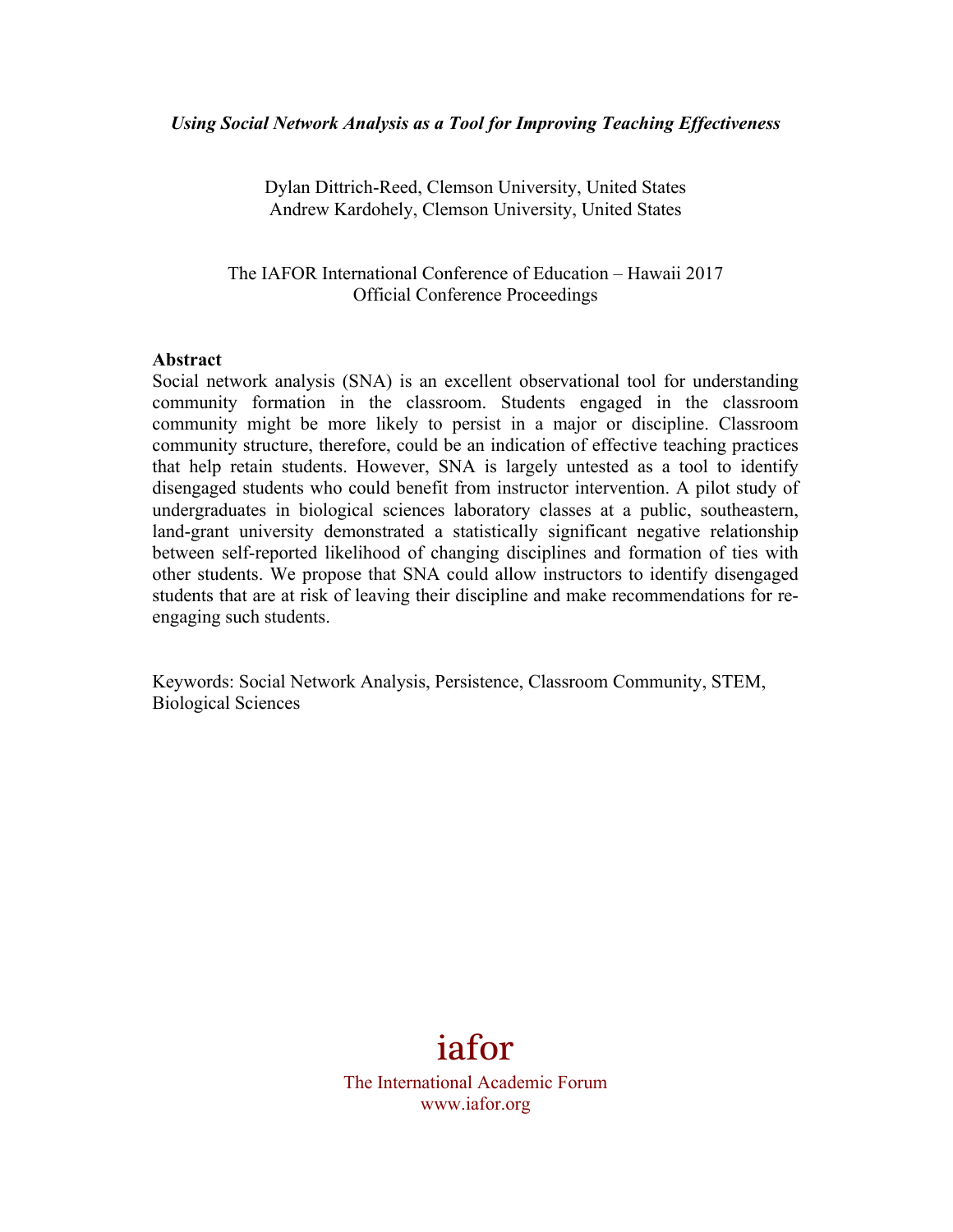### **Introduction**

Now more than ever there is a high demand for graduates prepared for STEM fields (Graham, Frederick, Byars-Winston, Hunter, & Handelsman, 2013). One way to meet that demand is to retain more undergraduates in STEM degree programs by providing them with the academic and social support networks they need to persist in their programs (Tinto, 1998). Social and academic support networks are often intertwined, but need to be considered individually (Ibarra & Andrews, 1993). Social support networks consist of individuals (*i.e.*, acquaintances, friends, family, mentors) that provide emotional support and advice, while academic support networks consist of individuals with whom one can exchange information and co-construct knowledge (Tomás-Miquel, Expósito-Langa, & Nicolau-Juliá, 2016).

At university, a student's social and academic support networks may overlap substantially and both are critical for academic success and persistence (Dawson, 2008). In one study, first-year undergraduates with more school-affiliated friends in their support networks (Skahill, 2002) were more likely to persist. Social/academic networks such as residential learning communities can also increase persistence (Brewe, Kramer, & Sawtelle, 2012) and increase performance (Jo, Kang, & Yoon, 2014). For example, physics students that were most active in their residential learning community were more likely to persist (Brewe et al., 2012). Fostering a sense of belonging in the classroom should therefore increase persistence and retention.

However, with increasing class sizes common at many universities, especially introductory courses in STEM degree programs, the task of creating a sense of community and forging connections among students might seem daunting. Time and effort spent developing student support networks must be spent efficiently. Therefore, we need a tool to measure the complex structure of student social and academic networks in order to determine the most effective teaching practices to provide students with the social and academic support they need.

Social network analysis is a methodology that can be used to extract valuable information from a complex web of student connections (Carolan, 2014; Luke, 2015). A network is the term used to describe the set of ties (social connections or academic interactions) between actors or nodes (individual students). Through social network analysis both an actor's position in the network and the overall structure of the network can be quantified. Social network analysis also encompasses the statistical methods necessary to analyze network data, which often does not meet the assumption of independence of data that must be met for many standard statistical tests (Carolan, 2014; Luke, 2015).

The purpose of this pilot study was to determine whether student centrality in a network predicts their self-reported likelihood of persisting in the sciences. An actor's position in a network can influence their access to resources as well as their behavior (Carolan, 2014). Students with low centrality might have limited access to the academic and social support of their peers and suffer a decreased sense of belonging or self-efficacy. Low-centrality students, therefore, might be more likely to consider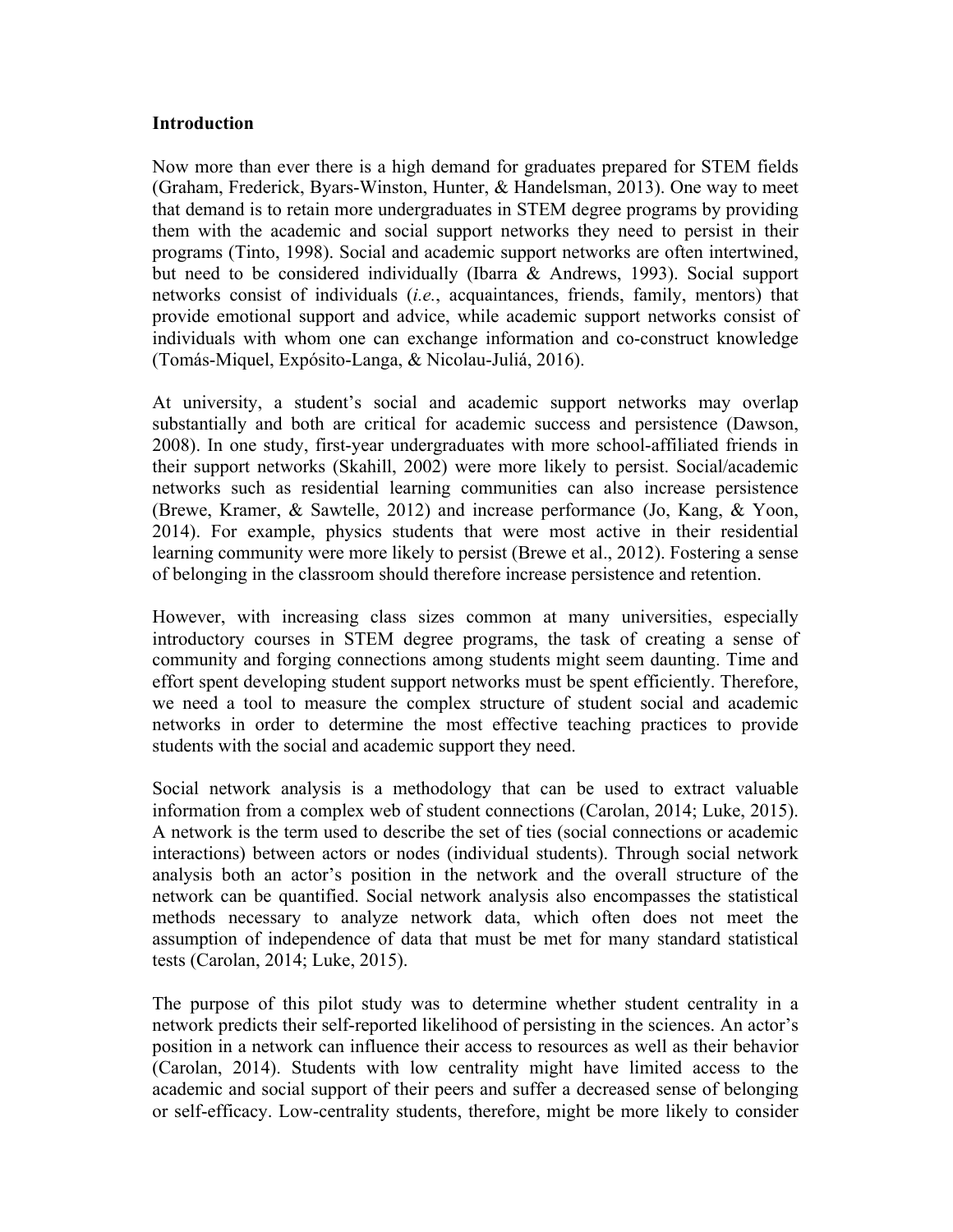changing majors or disciplines. Social network analysis could be an effective tool for instructors to identify students at risk of leaving the major and intervene in time to increase retention in the sciences.

# **Methods**

The participants in this pilot study were undergraduate students enrolled in a single introductory biology laboratory at a southeastern, land-grant university in the Spring of 2016 ( $N = 28$ ). Students self-reported ties to other students via an in-class survey. The survey asked respondents to identify the students in their lab groups as well as those they "engage with, about course material, inside and outside of class." Because students might be more likely to report academic ties with lab group members, regardless of the quality of the connection, these ties were used as a covariate in our analyses.

The survey also asked students how strongly they agreed or disagreed with the statement, "I feel confident I will pursue this discipline." Due to limited variation in student responses and small sample size, responses to this persistence question were recoded. "Strongly agree" and "somewhat agree" were both coded as "likely to persist" and "somewhat disagree" as "unlikely to persist." No students chose the response "strongly disagree."

We used reported academic ties to create and visualize the network (Figure 1) in R (R) Core Team, 2016) using the *statnet* package (Handcock, Hunter, Butts, Goodreau, & Morris, 2008). We used exponential random graph models (ERGM) to determine whether there was a relationship between self-reported likelihood of persistence in the biology discipline and the formation of academic ties between actors. ERGMs predict the probability of forming a tie between any two actors, conditional on the rest of the network (simulated from predictor and covariate estimates) (Luke, 2015).

We fit three ERGMs in R using the *ergm* package (Hunter, Handcock, Butts, Goodreau, & Morris, 2008) and compared AIC scores to determine the best fitting model. We fit a "null" ERGM without predictor or covariate (m0) for comparison. We then fit an ERGM that only included the covariate lab group ties (m1). Finally, we fit an ERGM representing our research hypothesis, which included persistence as a predictor and lab group ties as a covariate (m2).

Although an ERGM analysis can determine whether node attributes such as persistence influence the formation of ties, it does not provide a straightforward means of identifying the actors (*i.e.*, students) that are less likely to persist. Centrality is a broad term for an actor's position within the network structure and is measured in different ways (Luke, 2015). Degree centrality is measured as the number of ties an actor forms directly with other actors and is generally interpreted as an actor's activity in a network. Betweenness centrality measures the extent to which an actor is situated between and connects via ties pairs of other actors. Betweenness is interpreted as the degree to which an actor connects different cliques of actors within a network.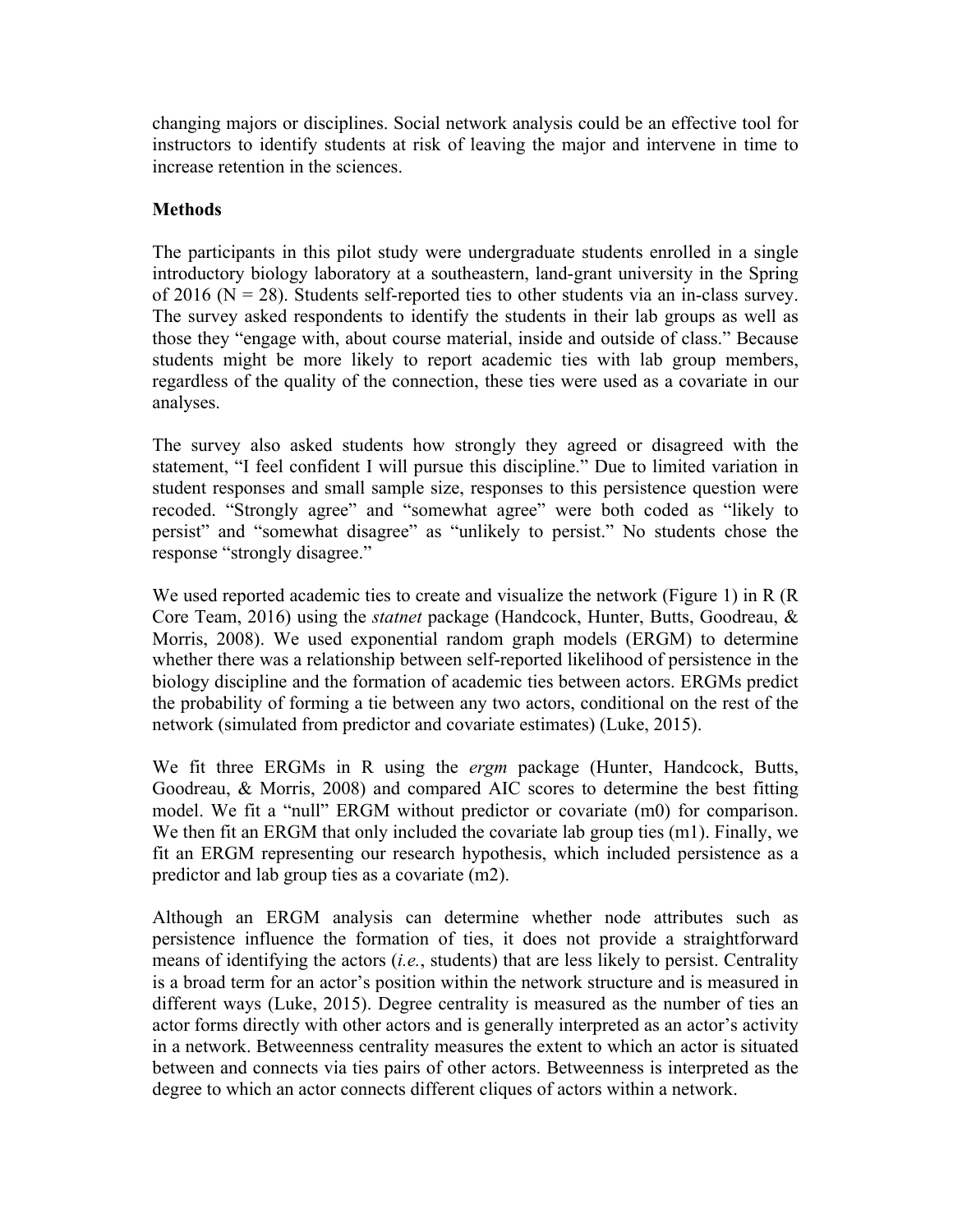We tested for an association between student centrality and self-reported likelihood of persistence. Because individual centrality scores are interdependent, we performed a non-parametric comparison of the median centrality scores of students likely to persist and unlikely to persist in biology. Using parameter estimates from m1, we simulated 10,000 networks to estimate a null distribution of differences in median centrality between the two groups. We performed this test for both degree and betweenness centrality.

## **Results**

All 28 students responded to the survey. 60.7% of respondents were female. 27 students were enrolled in one of four majors in the field of biology: Biological Sciences, Microbiology, Genetics, and Biochemistry. Only one student was enrolled in the non-biology, but still STEM major of Physics. As might be expected for a majors biology course, only 4 (14.3%) of respondents reported that they were unlikely to persist in biology.

The classroom network is visualized in Figure 1. The density of the directed academic network was 0.066. Network density is the ratio of observed ties to total possible ties. Degree centrality ranged from 0-8 with a median of 3.5 and interquartile range of 3. Betweenness centrality ranged from 0 to 20 with a median of 0.5 and interquartile range of 9.125.



Figure 1: Directed network graph of the academic ties among students. Doubleheaded arrows indicate reciprocally reported academic ties. Node color indicates lab group; node size is proportional to degree centrality. Circular nodes represent students reporting they are likely to persist in biology; square nodes are those unlikely to persist in biology.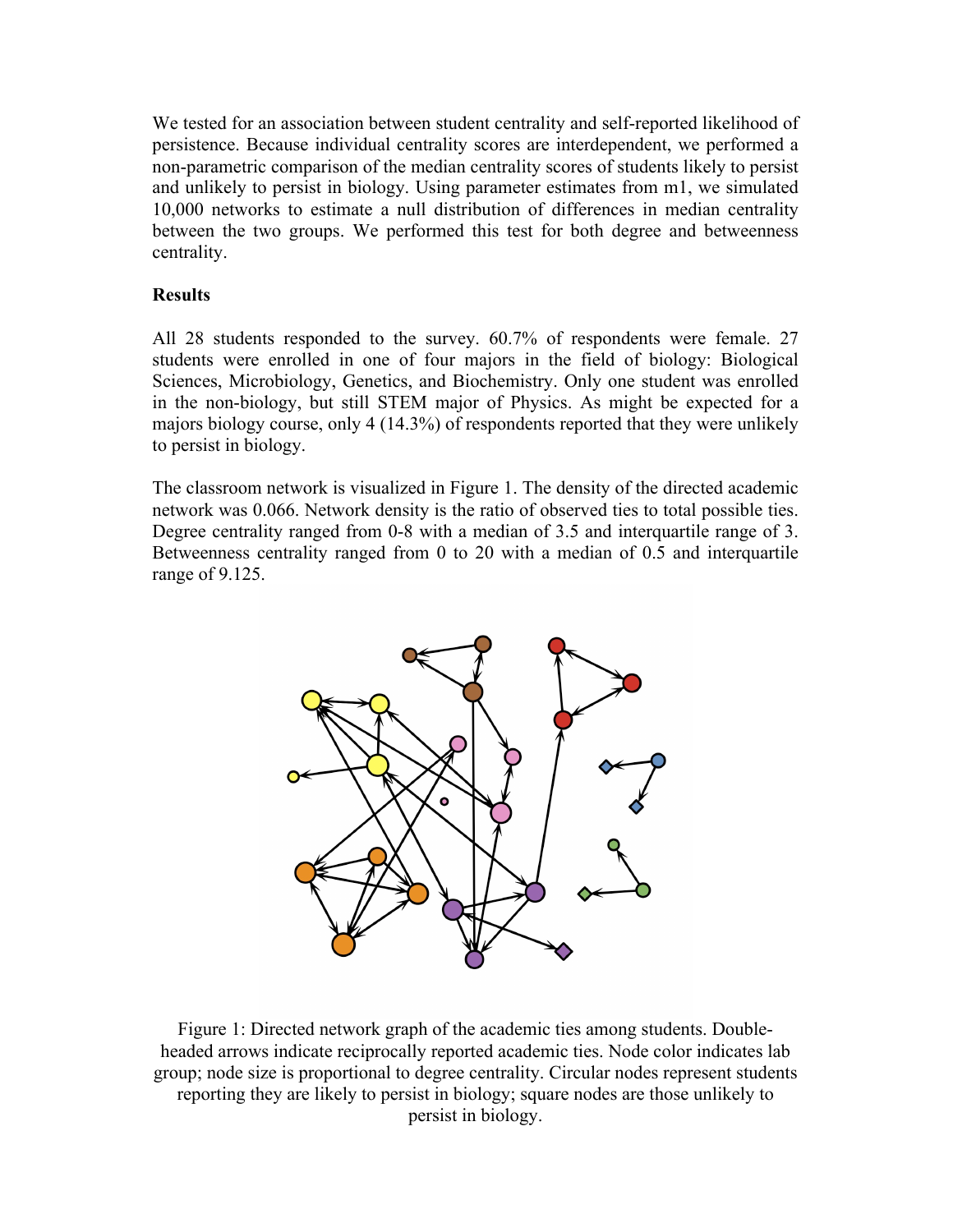The ERGM with both self-reported likelihood of persistence as a predictor and lab group membership as a covariate (m2) was a substantially better fit to our data than other the simpler models based on both AIC and BIC scores (Table 1). The results of the ERGM analysis are displayed in Table 2. The covariate of lab group was important for determining the probability of two students forming an academic tie (log odds 3.807,  $p < 0.001$ ). For example, the odds of two students likely to persist in biology forming an academic tie were 45.017 times greater for students in the same lab group to those in different lab groups  $(95\% \text{ CI} = [22.153, 91.481])$ .

|                |                                     | Degrees of |               |               |
|----------------|-------------------------------------|------------|---------------|---------------|
|                | Model Dependent Variables           | Freedom    | AIC.          | BIC.          |
| m <sub>0</sub> | Edges                               |            | 370.22 374.85 |               |
| m <sub>l</sub> | $Edges + Lab$ group                 |            |               | 248.02 257.28 |
| m <sub>2</sub> | Edges $+$ Lab group $+$ Persistence | -3         |               | 240 15 254 03 |

Table 1: Comparison of ERG models based on information criterion.

| Variable    | Estimate <sup>1</sup> | Std. Error | p-value       |
|-------------|-----------------------|------------|---------------|
| Edges       | $-6.3252$             | 1 0093     | $\leq 0.001*$ |
| Lab Group   | 3.8070                | 0.3618     | $\leq 0.001*$ |
| Persistence | 1 3828                | 0.5099     | $0.00684*$    |

Table 2: Summary of the ERG model fit for model  $m2$ . <sup>1</sup>Estimates are reported in logodds. \*Denotes statistical significance at the  $\alpha$ =0.05 level.

Self-reported likelihood of persistence was also important for predicting tie formation  $(1.383, p \le 0.01)$ . For example, for students in the same lab group, the odds of forming an academic tie between two students both of whom reported they were likely to persist were 3.986 times greater (95% CI =  $[1.467, 10.828]$ ) than if one student was unlikely to persist and  $15.888$  times greater  $(95\% \text{ CI} = [2.153, 117.251])$ than if both students were unlikely to persist.

Students reporting they were unlikely to persist in biology had a median degree centrality 3 units (*i.e.*, ties) lower than students likely to persist ( $p = 0.0035$ ). There was no significant difference between median betweenness centrality for the two groups of students ( $p = 0.7082$ ).

### **Conclusion**

The ERGM and non-parametric analyses both provide evidence that network structure and self-reported likelihood of persistence are related to each other. Based on ERGM analysis, the odds of forming an academic tie increase by about 1.38 for students who plan to pursue biology. Consistent with Skahill's (Skahill, 2002) findings, students with more academic ties (greater degree centrality) reported they were more likely to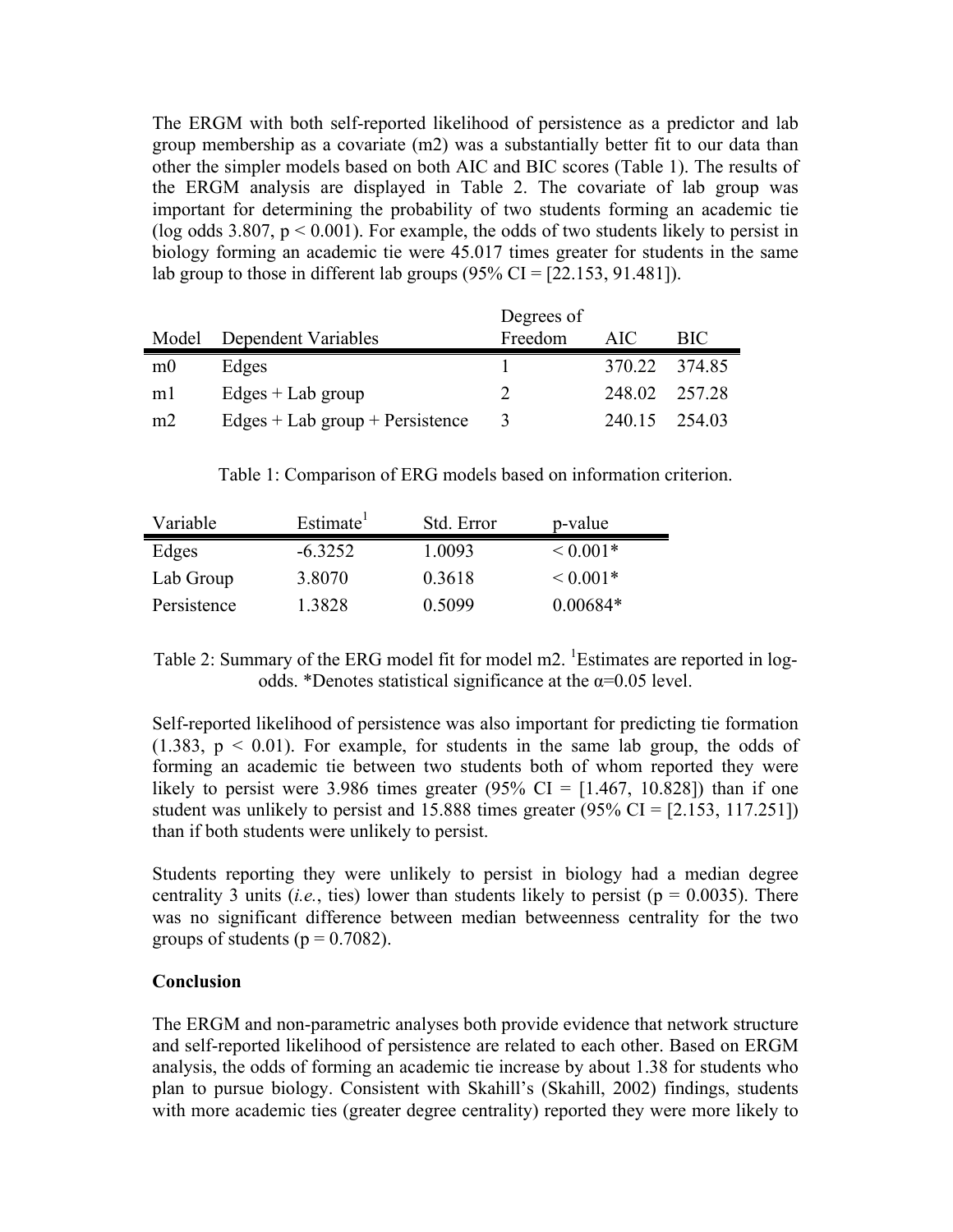persist. It is unclear from this observational study whether students feel less likely to pursue biology because they failed to develop as many academic social connections in class as their peers, or the converse. If the development of academic social connections is important for retaining students in STEM degree programs, then instructors need to spend time and energy building a sense of classroom community fostering the trust that is necessary for academic ties (Jo et al., 2014).

The ERGM analysis also provided evidence that laboratory group membership increased the probability of academic ties. The odds of two students forming an academic tie in the classroom increase by about 3.81 for students in the same lab groups. Taken together with the observed close association between network structure and likelihood of persistence, we make the following teaching recommendations.

1. Increase the amount of group work to form social ties that may become academic ties.

- 2. Vary group membership to increase the density of the network.
- 3. Encourage student-to-student discussion of course content and concepts.
- 4. Learn student names in order to better facilitate student-to-student interactions.
- 5. Assess student social networks via repeated social network surveys.

### **Limitations**

Our conclusions may not be generalizable for several reasons. First, this was a pilot study that only examined social network data from one laboratory course. The demography of this laboratory section was similar to that of the biology field majors at the university. However, undergraduates enrolled in an introductory biology course for biology majors are likely not representative of all STEM undergraduates. Second, student attitudes regarding persistence are subject to change and are influenced by many factors. Student responses might also reflect their pre-existing certainty in their academic and career goals rather than the influence of social connections in one particular class.